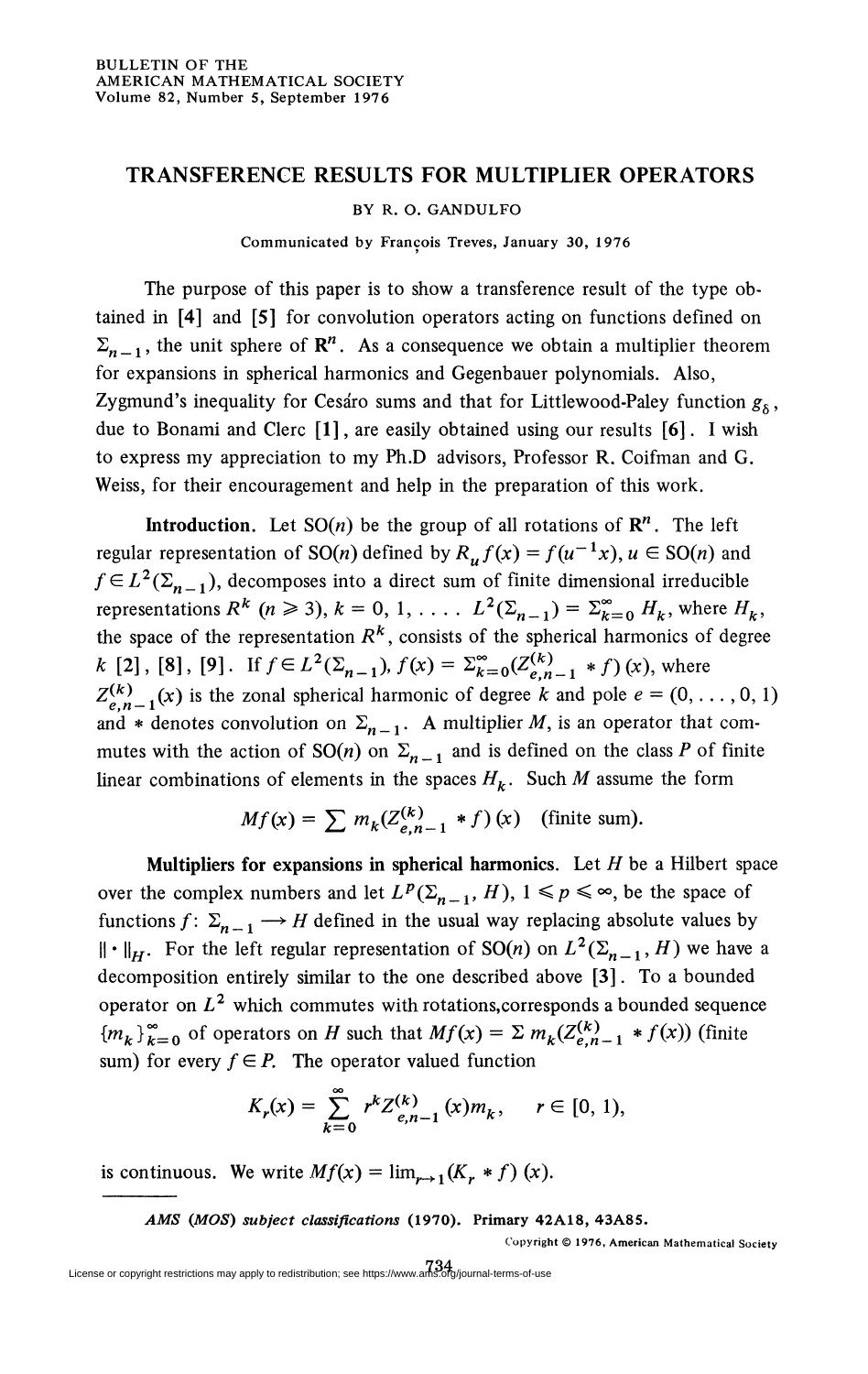THEOREM 1. Let  $M_r$  be defined on the class P on  $\Sigma_{n-2}$  by letting

$$
M_r g(x) = [(\sin \theta | K_r(\theta)) * g](x),
$$

*where r*  $\in$  [0, 1) and  $\theta$  *is the angle between a variable in*  $\Sigma_{n-1}$  *and e. If M<sup>r</sup> is bounded uniformly for r close to* 1, *le.* 

$$
\int_{\Sigma_{n-2}} \|M_r g(x)\|_{H}^p dx \le A_p^p \int_{\Sigma_{n-2}} \|g(x)\|_{H}^p dx,
$$

 $1 \leq p \leq \infty$  and  $A_n$  is a constant depending only on p, then

$$
\int_{\Sigma_{n-1}} \|Mf(x)\|_{H}^{p} dx \leq A_{n}^{p} A_{p}^{p} \int_{\Sigma_{n-1}} \|f(x)\|_{H}^{p} dx.
$$

Let  $f \in L^1(SO(n))$ ; then

$$
\int_{SO(n)} f(u) \ du = c_n \int_{SO(n-1)} \int_{SO(n-1)} \int_0^{2\pi} f(\sigma a(\theta) \sigma') |\sin \theta|^{n-2} \ d\theta \ d\sigma \ d\sigma'
$$

where du and  $d\sigma$ ,  $d\sigma'$  are the Haar measures of  $SO(n)$ ,  $SO(n-1)$  respectively, and  $a(\theta)$  is a rotation by the angle  $\theta$  in the subspace of  $\mathbb{R}^n$  generated by the vectors e and  $(0, \ldots, 0, 1, 0)$ . Using  $(2)$  and the methods of  $[4]$  and  $[5]$  one obtains the above result.

THEOREM 3. Let  ${K_i}_{i=0}^{\infty}$  be a sequence of integrable zonal functions on  $\sum_{n=1}^{\infty}$  *Define the maximal operator*  $K^*f(x) = \sup_j ||(K_j * f)(x)||_H$  on  $L^p(\sum_{n=1}^{\infty}$ , *H*). *If the maximal operator*  $k * g(x) = \sup_i ||(\sin \theta | K_i(\theta)) * g(x)||_H$  is bounded on  $L^p(\Sigma_{n-2}, H)$  with operator norm  $B_p$ , then  $K^*$  is bounded also and its norm bound*ed by*  $A_nB_n$ *.* 

When *H* is the field of complex numbers we obtain

THEOREM 4. Let  $N = [n/2]$ . If the sequence  $\{\mathcal{D}^N(m_k)\}_{k=0}^{\infty}$  defines a *bounded multiplier on*  $L^p(\Sigma_1)$ ,  $1 \leq p \leq \infty$ , then  ${m_k}_{k=0}^{\infty}$  defines a bounded *multiplier on*  $L^p(\Sigma_n)$ , where  $\mathcal{D}(m_k) = km_k - (k-2)m_{k-2}$  and  $\mathcal{D}^1(m_k) =$ 

The Marcinkiewicz multiplier theorem **[7]**, together with the above result, give us a multiplier theorem that contains that of Bonami and Clerc **[1]**.

**Multipliers for expansions in Gegenbauer polynomials.**  $L^p_{\lambda}(-1, 1)$  denotes the space of complex valued measurable functions  $f$  on  $[-1, 1]$  with respect to the measure  $dm_{\lambda}(x) = (1 - x^2)^{\lambda - \frac{1}{2}} dx$ , where  $\lambda > 0$  and  $dx$  is Lebesgue measure. To each  $f \in L^p_\lambda$ , we associate the formal sum  $f(x) \sim \sum_{k=0}^\infty c_k \hat{f}(k) C_k^{\lambda}(x)$ , where  $C_k^{\lambda}(x)$  is the normalized Gegenbauer polynomial of order  $\lambda$ ,  $C_k^{\lambda}(1) = 1$ ,  $\hat{f}(k)$  the Fourier coefficient and  $c_k^{-1} = ||C_k^{\lambda}||_{2,\lambda}^2$ .

A multiplier *M* assumes the form  $Mf(x) \sim \Sigma_{k=0} m_k c_k \hat{f}(k) \mathbf{C}_k^{\lambda}(x)$ , where  ${m}^{\infty}_{k=0}$  is a sequence of complex numbers.